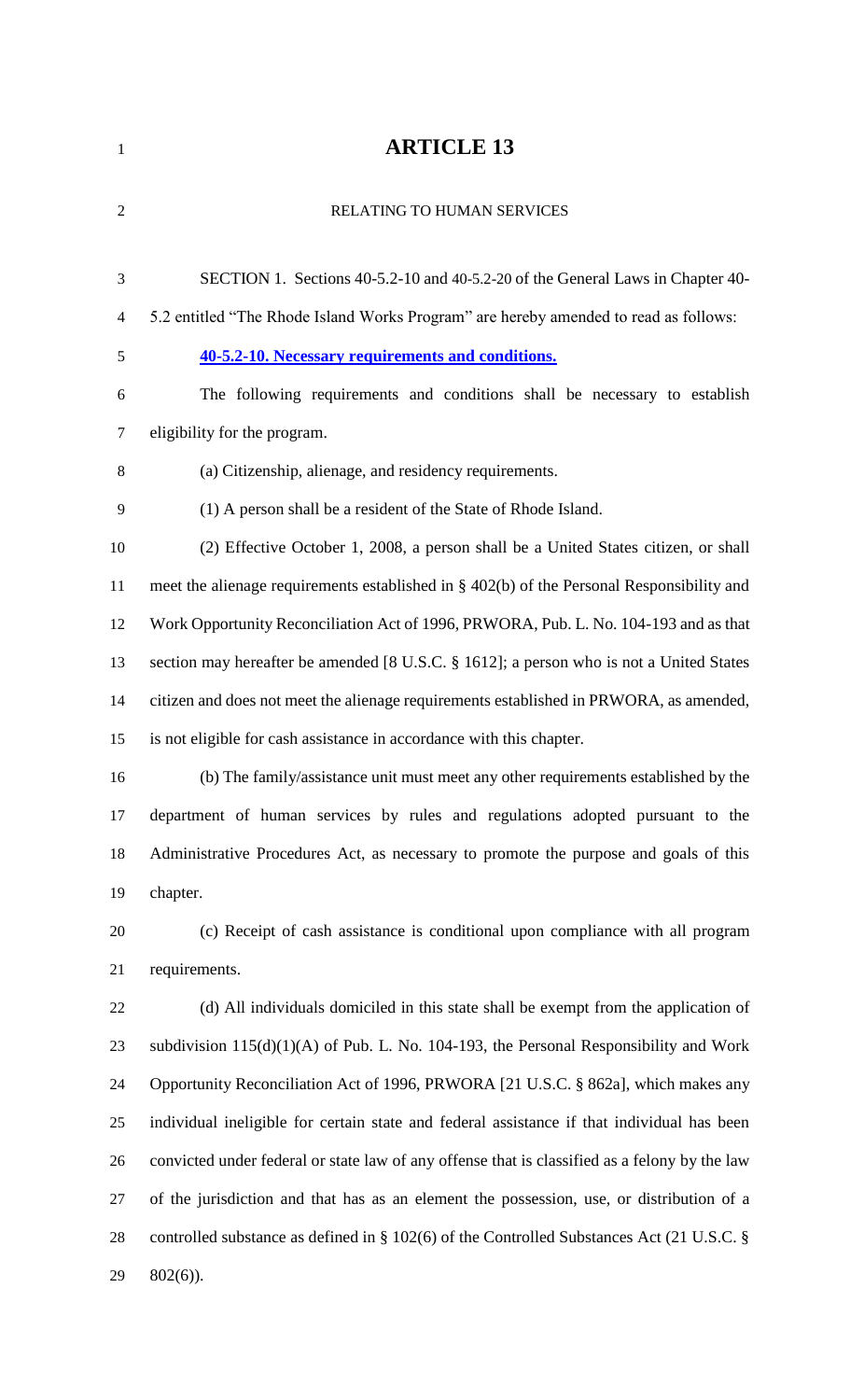(e) Individual employment plan as a condition of eligibility.

 (1) Following receipt of an application, the department of human services shall assess the financial conditions of the family, including the non-parent caretaker relative who is applying for cash assistance for himself or herself as well as for the minor child(ren), in the context of an eligibility determination. If a parent or non-parent caretaker relative is unemployed or under-employed, the department shall conduct an initial assessment, taking into account:

 (A) The physical capacity, skills, education, work experience, health, safety, family responsibilities, and place of residence of the individual; and

 (B) The child care and supportive services required by the applicant to avail himself or herself of employment opportunities and/or work readiness programs.

 (2) On the basis of this assessment, the department of human services and the department of labor and training, as appropriate, in consultation with the applicant, shall develop an individual employment plan for the family that requires the individual to participate in the intensive employment services. Intensive employment services shall be 16 defined as the work requirement activities in  $\S$  40-5.2-12(g) and (i).

 (3) The director, or his or her designee, may assign a case manager to an applicant/participant, as appropriate.

 (4) The department of labor and training and the department of human services in conjunction with the participant shall develop a revised individual employment plan that shall identify employment objectives, taking into consideration factors above, and shall include a strategy for immediate employment and for preparing for, finding, and retaining employment consistent, to the extent practicable, with the individual's career objectives.

 (5) The individual employment plan must include the provision for the participant to engage in work requirements as outlined in § 40-5.2-12.

 (6)(i) The participant shall attend and participate immediately in intensive assessment and employment services as the first step in the individual employment plan, unless temporarily exempt from this requirement in accordance with this chapter. Intensive assessment and employment services shall be defined as the work requirement activities in § 40-5.2-12(g) and (i).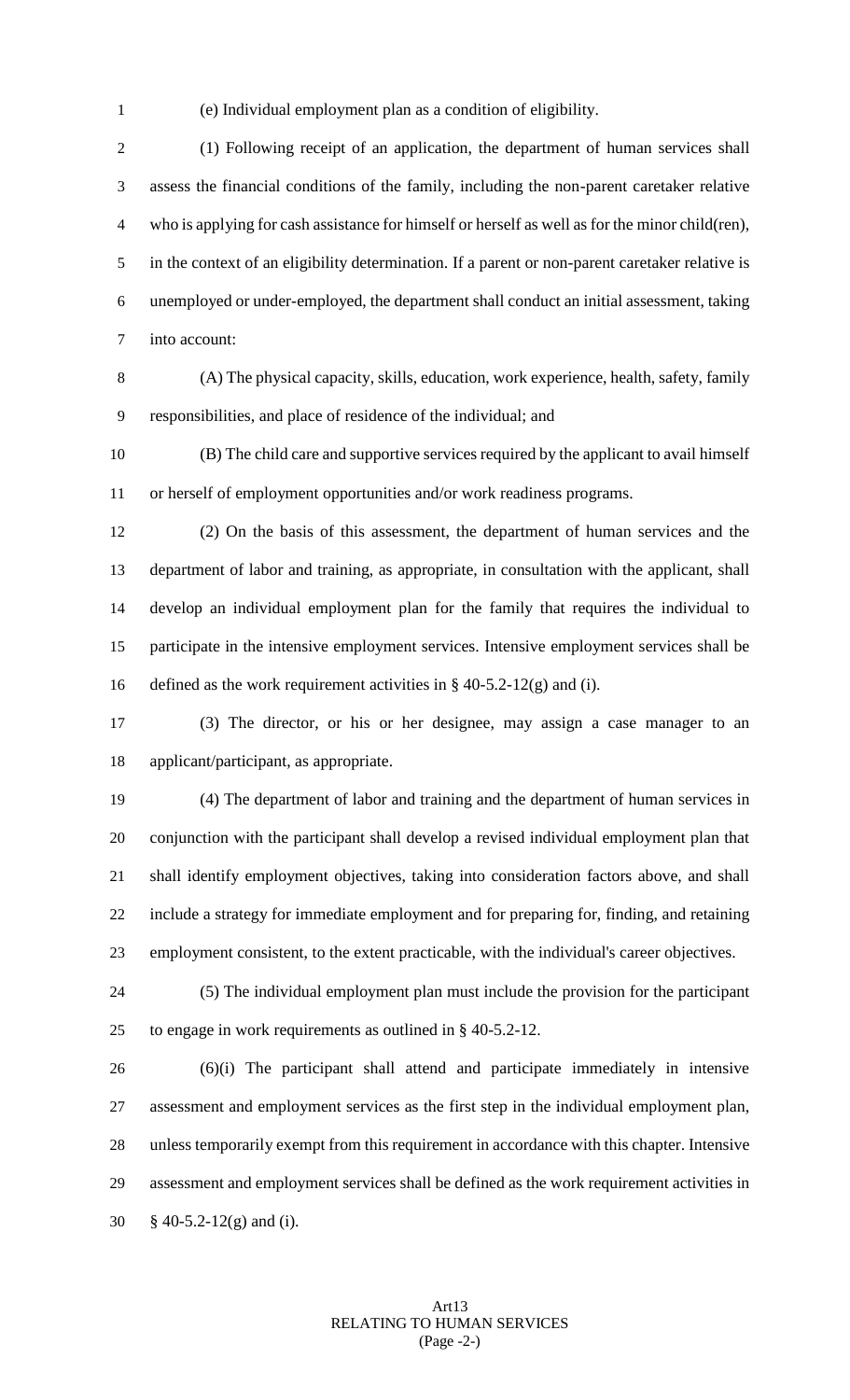(ii) Parents under age twenty (20) without a high school diploma or general equivalency diploma (GED) shall be referred to special teen-parent programs that will provide intensive services designed to assist teen parents to complete high school education or GED, and to continue approved work plan activities in accord with Rhode Island works program requirements.

 (7) The applicant shall become a participant in accordance with this chapter at the time the individual employment plan is signed and entered into.

 (8) Applicants and participants of the Rhode Island works program shall agree to comply with the terms of the individual employment plan, and shall cooperate fully with the steps established in the individual employment plan, including the work requirements.

 (9) The department of human services has the authority under the chapter to require attendance by the applicant/participant, either at the department of human services or at the department of labor and training, at appointments deemed necessary for the purpose of having the applicant enter into and become eligible for assistance through the Rhode Island works program. The appointments include, but are not limited to: the initial interview, orientation and assessment; job readiness; and job search. Attendance is required as a condition of eligibility for cash assistance in accordance with rules and regulations established by the department.

 (10) As a condition of eligibility for assistance pursuant to this chapter, the applicant/participant shall be obligated to keep appointments; attend orientation meetings at the department of human services and/or the Rhode Island department of labor and training; participate in any initial assessments or appraisals; and comply with all the terms of the individual employment plan in accordance with department of human services rules and regulations.

 (11) A participant, including a parent or non-parent caretaker relative included in the cash assistance payment, shall not voluntarily quit a job or refuse a job unless there is good cause as defined in this chapter or the department's rules and regulations.

 (12) A participant who voluntarily quits or refuses a job without good cause, as defined in § 40-5.2-12(*l*), while receiving cash assistance in accordance with this chapter, shall be sanctioned in accordance with rules and regulations promulgated by the department.

## Art13 RELATING TO HUMAN SERVICES (Page -3-)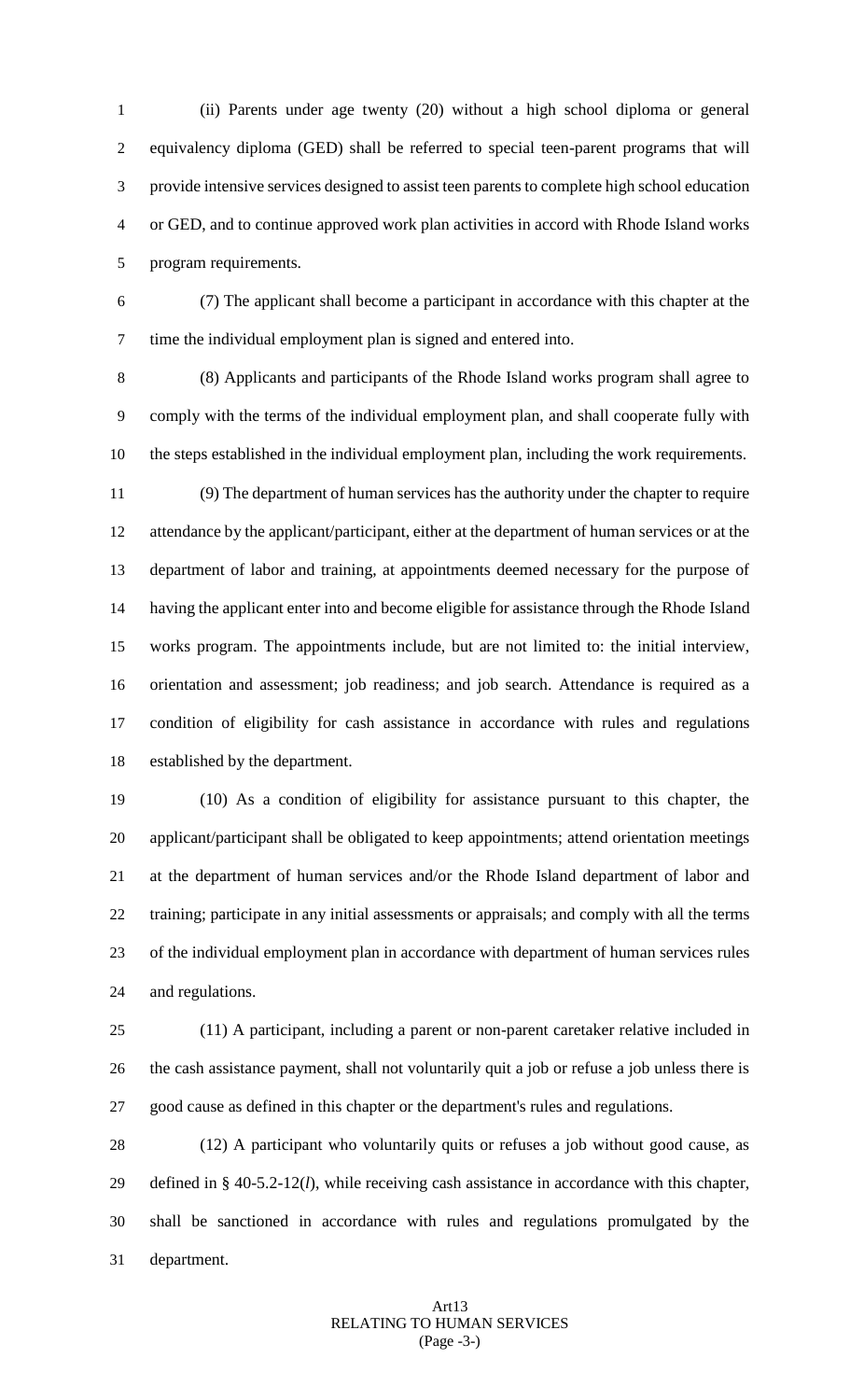- (f) Resources.
- (1) The family or assistance unit's countable resources shall be less than the allowable resource limit established by the department in accordance with this chapter.
- (2) No family or assistance unit shall be eligible for assistance payments if the combined value of its available resources (reduced by any obligations or debts with respect 6 to such resources) exceeds one five thousand dollars  $(\$1,000)$  (\$5000).
- (3) For purposes of this subsection, the following shall not be counted as resources of the family/assistance unit in the determination of eligibility for the works program:
- (i) The home owned and occupied by a child, parent, relative, or other individual;

 (ii) Real property owned by a husband and wife as tenants by the entirety, if the property is not the home of the family and if the spouse of the applicant refuses to sell his or her interest in the property;

 (iii) Real property that the family is making a good faith effort to dispose of, however, any cash assistance payable to the family for any such period shall be conditioned upon such disposal of the real property within six (6) months of the date of application and any payments of assistance for that period shall (at the time of disposal) be considered overpayments to the extent that they would not have occurred at the beginning of the period for which the payments were made. All overpayments are debts subject to recovery in accordance with the provisions of the chapter;

 (iv) Income-producing property other than real estate including, but not limited to, equipment such as farm tools, carpenter's tools, and vehicles used in the production of goods or services that the department determines are necessary for the family to earn a living;

 (v) One vehicle for each adult household member, but not to exceed two (2) vehicles per household, and in addition, a vehicle used primarily for income-producing purposes such as, but not limited to, a taxi, truck, or fishing boat; a vehicle used as a family's home; a vehicle that annually produces income consistent with its fair market value, even if only used on a seasonal basis; a vehicle necessary to transport a family member with a disability where the vehicle is specially equipped to meet the specific needs of the person with a disability or if the vehicle is a special type of vehicle that makes it possible to transport the person with a disability;

## Art13 RELATING TO HUMAN SERVICES (Page -4-)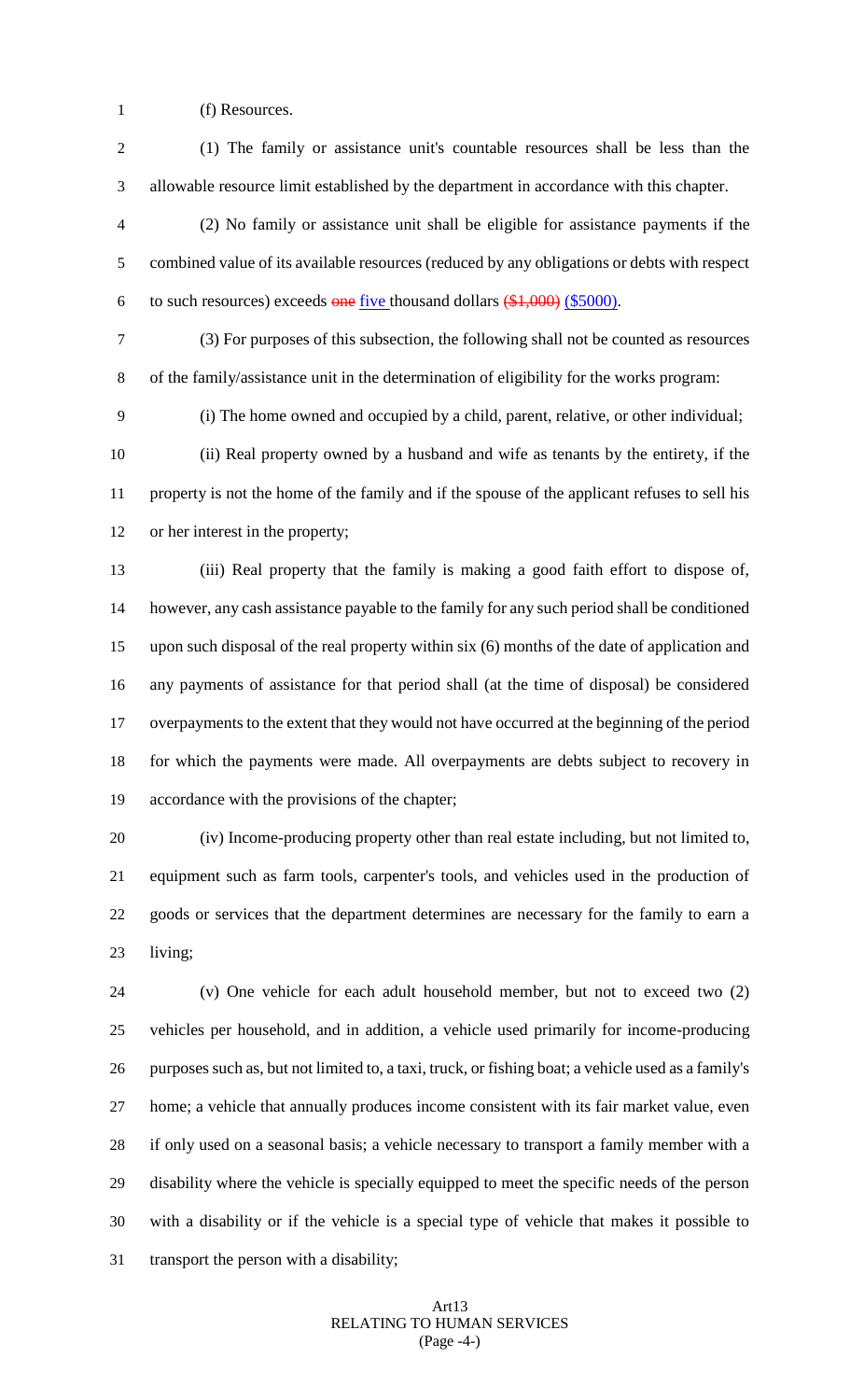(vi) Household furnishings and appliances, clothing, personal effects, and keepsakes of limited value;

 (vii) Burial plots (one for each child, relative, and other individual in the assistance unit) and funeral arrangements;

 (viii) For the month of receipt and the following month, any refund of federal income taxes made to the family by reason of § 32 of the Internal Revenue Code of 1986, 26 U.S.C. § 32 (relating to earned income tax credit), and any payment made to the family by an employer under § 3507 of the Internal Revenue Code of 1986, 26 U.S.C. § 3507 [repealed] (relating to advance payment of such earned income credit);

 (ix) The resources of any family member receiving supplementary security income 11 assistance under the Social Security Act, 42 U.S.C. § 301 et seq.;

 (x) Any veteran's disability pension benefits received as a result of any disability sustained by the veteran while in the military service.

(g) Income.

 (1) Except as otherwise provided for herein, in determining eligibility for and the amount of cash assistance to which a family is entitled under this chapter, the income of a family includes all of the money, goods, and services received or actually available to any member of the family.

 (2) In determining the eligibility for and the amount of cash assistance to which a family/assistance unit is entitled under this chapter, income in any month shall not include 21 the first one three hundred seventy dollars  $(\frac{$170}{9})$  (\$300) of gross earnings plus fifty percent 22 (50%) of the gross earnings of the family in excess of one three hundred seventy dollars 23  $(*170)$   $(*300)$  earned during the month.

(3) The income of a family shall not include:

 (i) The first fifty dollars (\$50.00) in child support received in any month from each noncustodial parent of a child plus any arrearages in child support (to the extent of the first fifty dollars (\$50.00) per month multiplied by the number of months in which the support has been in arrears) that are paid in any month by a noncustodial parent of a child;

(ii) Earned income of any child;

# Art13 RELATING TO HUMAN SERVICES (Page -5-)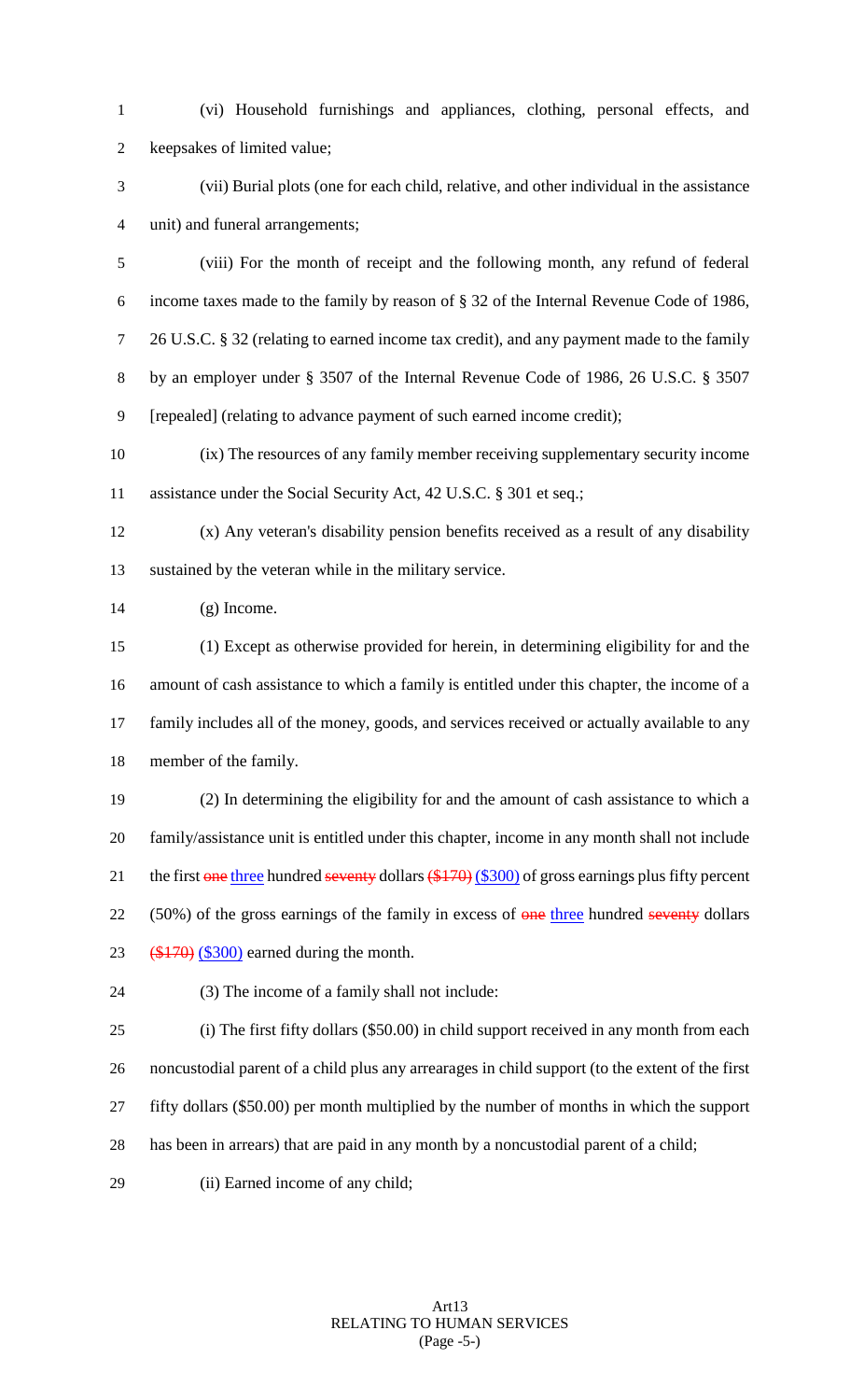(iii) Income received by a family member who is receiving Supplemental Security Income (SSI) assistance under Title XVI of the Social Security Act, 42 U.S.C. § 1381 et seq.;

 (iv) The value of assistance provided by state or federal government or private agencies to meet nutritional needs, including: value of USDA-donated foods; value of supplemental food assistance received under the Child Nutrition Act of 1966, as amended, and the special food service program for children under Title VII, nutrition program for the elderly, of the Older Americans Act of 1965 as amended, and the value of food stamps;

 (v) Value of certain assistance provided to undergraduate students, including any grant or loan for an undergraduate student for educational purposes made or insured under any loan program administered by the United States Commissioner of Education (or the Rhode Island council on postsecondary education or the Rhode Island division of higher education assistance);

(vi) Foster care payments;

 (vii) Home energy assistance funded by state or federal government or by a nonprofit organization;

 (viii) Payments for supportive services or reimbursement of out-of-pocket expenses made to foster grandparents, senior health aides, or senior companions and to persons serving in SCORE and ACE and any other program under Title II and Title III of the 20 Domestic Volunteer Service Act of 1973, 42 U.S.C. § 5000 et seq.;

 (ix) Payments to volunteers under AmeriCorps VISTA as defined in the department's rules and regulations;

 (x) Certain payments to native Americans; payments distributed per capita to, or held in trust for, members of any Indian Tribe under P.L. 92-254, 25 U.S.C. § 1261 et seq., P.L. 93-134, 25 U.S.C. § 1401 et seq., or P.L. 94-540; receipts distributed to members of certain Indian tribes which are referred to in § 5 of P.L. 94-114, 25 U.S.C. § 459d, that became effective October 17, 1975;

(xi) Refund from the federal and state earned income tax credit**;**

 (xii) The value of any state, local, or federal government rent or housing subsidy, provided that this exclusion shall not limit the reduction in benefits provided for in the payment standard section of this chapter;

## Art13 RELATING TO HUMAN SERVICES (Page -6-)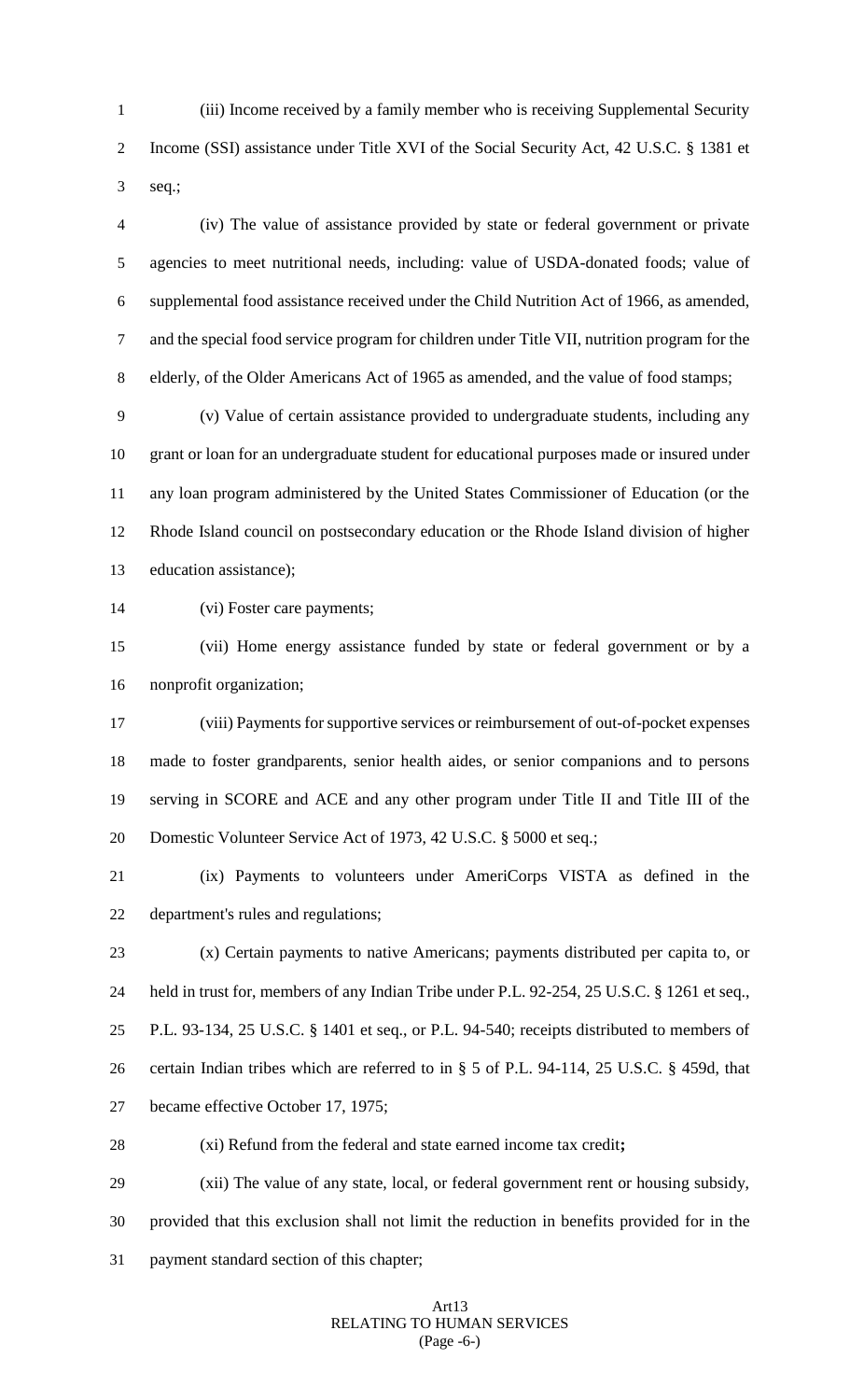(xiii) The earned income of any adult family member who gains employment while an active RI Works household member. This income is excluded for the first six (6) months of employment in which the income is earned, or until the household's total gross income exceeds one hundred eighty-five percent (185%) of the federal poverty level, unless the household reaches its forty-eight-month (48) time limit first;

 (xiv) Any veteran's disability pension benefits received as a result of any disability sustained by the veteran while in the military service.

 (4) The receipt of a lump sum of income shall affect participants for cash assistance in accordance with rules and regulations promulgated by the department.

(h) Time limit on the receipt of cash assistance.

 (1) On or after January 1, 2020, no cash assistance shall be provided, pursuant to this chapter, to a family or assistance unit that includes an adult member who has received cash assistance for a total of forty-eight (48) months (whether or not consecutive), to include any time receiving any type of cash assistance in any other state or territory of the United States of America as defined herein. Provided further, in no circumstances other 16 than provided for in subsection (h)(3) with respect to certain minor children, shall cash assistance be provided pursuant to this chapter to a family or assistance unit that includes an adult member who has received cash assistance for a total of a lifetime limit of forty-eight (48) months.

 (2) Cash benefits received by a minor dependent child shall not be counted toward their lifetime time limit for receiving benefits under this chapter should that minor child apply for cash benefits as an adult.

 (3) Certain minor children not subject to time limit. This section regarding the lifetime time limit for the receipt of cash assistance, shall not apply only in the instances of a minor child(ren) living with a parent who receives SSI benefits and a minor child(ren) living with a responsible adult non-parent caretaker relative who is not in the cash assistance payment.

 (4) Receipt of family cash assistance in any other state or territory of the United States of America shall be determined by the department of human services and shall include family cash assistance funded in whole or in part by Temporary Assistance for Needy Families (TANF) funds [Title IV-A of the federal Social Security Act, 42 U.S.C. §

## Art13 RELATING TO HUMAN SERVICES (Page -7-)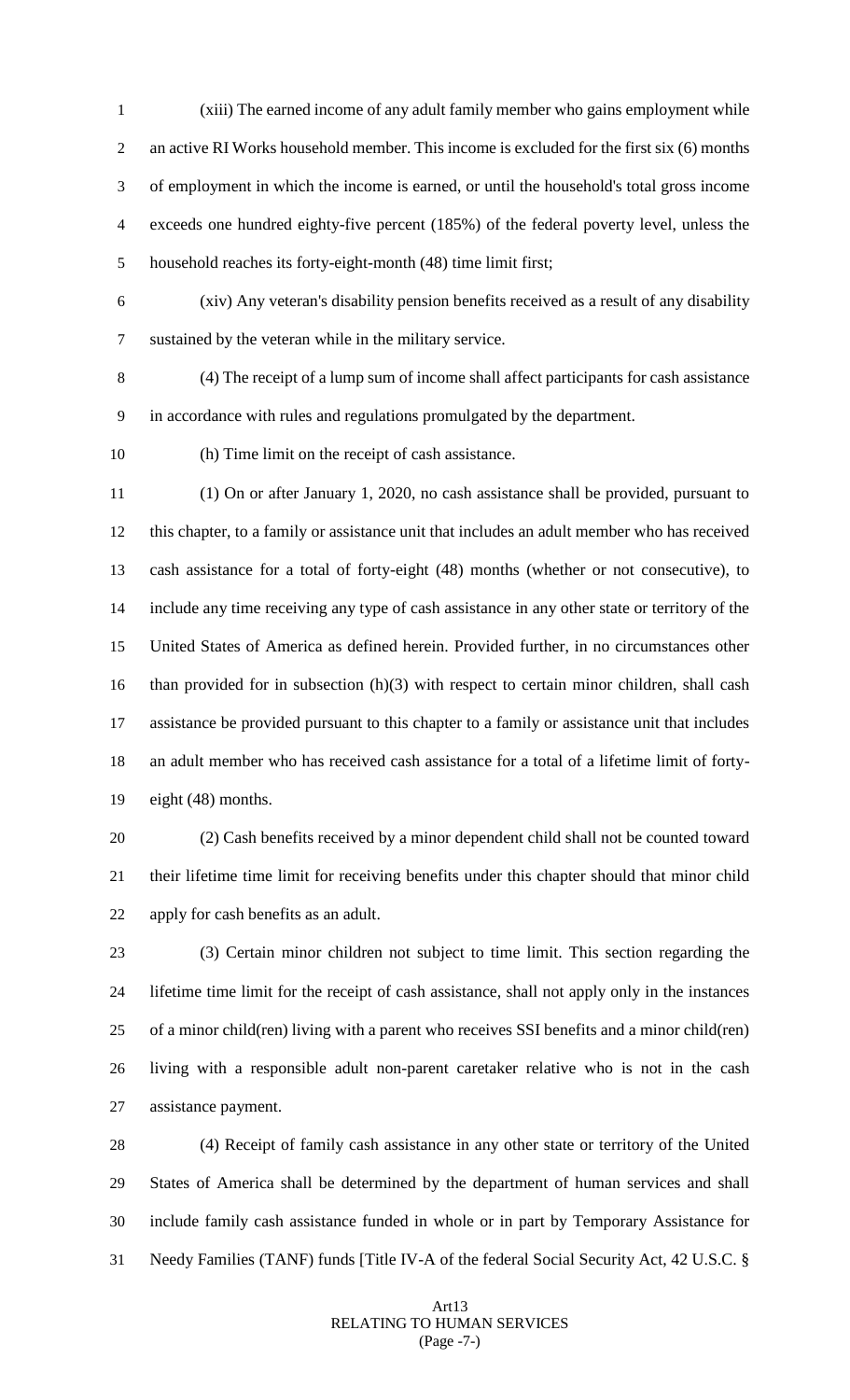601 et seq.] and/or family cash assistance provided under a program similar to the Rhode Island families work and opportunity program or the federal TANF program.

 (5) (i) The department of human services shall mail a notice to each assistance unit when the assistance unit has six (6) months of cash assistance remaining and each month thereafter until the time limit has expired. The notice must be developed by the department of human services and must contain information about the lifetime time limit, the number of months the participant has remaining, the hardship extension policy, the availability of a post-employment-and-closure bonus; and any other information pertinent to a family or an assistance unit nearing the forty-eight-month (48) lifetime time limit.

 (ii) For applicants who have less than six (6) months remaining in the forty-eight- month (48) lifetime time limit because the family or assistance unit previously received cash assistance in Rhode Island or in another state, the department shall notify the applicant of the number of months remaining when the application is approved and begin the process 14 required in subsection  $(h)(5)(i)$ .

 (6) If a cash assistance recipient family was closed pursuant to Rhode Island's Temporary Assistance for Needy Families Program (federal TANF described in Title IV- A of the Federal Social Security Act, 42 U.S.C. § 601 et seq.), formerly entitled the Rhode Island family independence program, more specifically under § 40-5.1-9(2)(c) [repealed], due to sanction because of failure to comply with the cash assistance program requirements; and that recipient family received forty-eight (48) months of cash benefits in accordance with the family independence program, then that recipient family is not able to receive further cash assistance for his/her family, under this chapter, except under hardship exceptions.

 (7) The months of state or federally funded cash assistance received by a recipient family since May 1, 1997, under Rhode Island's Temporary Assistance for Needy Families Program (federal TANF described in Title IV-A of the Federal Social Security Act, 42 U.S.C. § 601 et seq.), formerly entitled the Rhode Island family independence program, shall be countable toward the time-limited cash assistance described in this chapter.

(i) Time limit on the receipt of cash assistance.

 (1) No cash assistance shall be provided, pursuant to this chapter, to a family assistance unit in which an adult member has received cash assistance for a total of sixty

#### Art13 RELATING TO HUMAN SERVICES (Page -8-)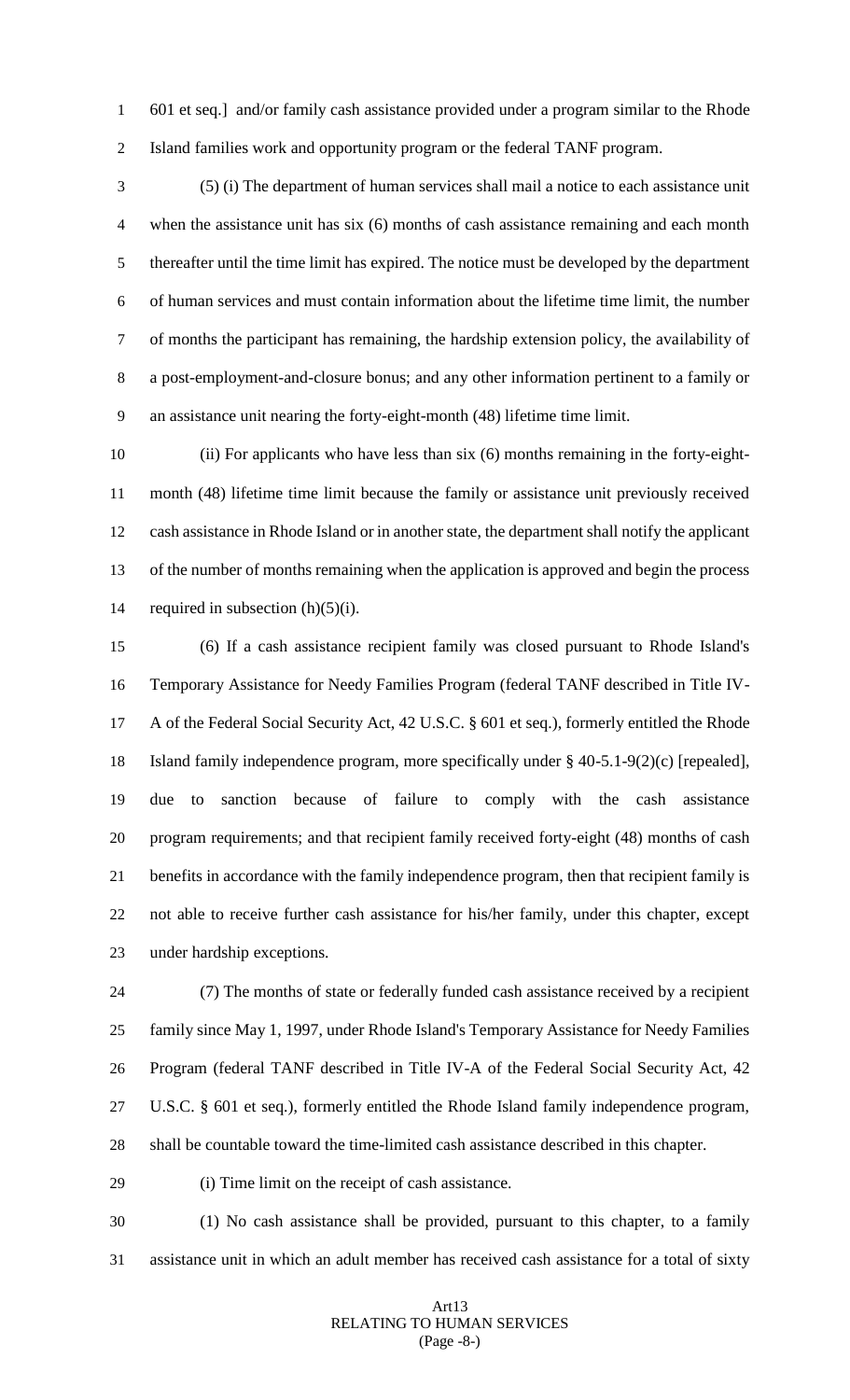(60) months (whether or not consecutive) to include any time receiving any type of cash assistance in any other state or territory of the United States as defined herein effective August 1, 2008. Provided further, that no cash assistance shall be provided to a family in which an adult member has received assistance for twenty-four (24) consecutive months unless the adult member has a rehabilitation employment plan as provided in § 40-5.2-  $12(g)(5)$ .

 (2) Effective August 1, 2008, no cash assistance shall be provided pursuant to this chapter to a family in which a child has received cash assistance for a total of sixty (60) months (whether or not consecutive) if the parent is ineligible for assistance under this chapter pursuant to subsection (a)(2) to include any time they received any type of cash assistance in any other state or territory of the United States as defined herein.

(j) Hardship exceptions.

 (1) The department may extend an assistance unit's or family's cash assistance beyond the time limit, by reason of hardship; provided, however, that the number of families to be exempted by the department with respect to their time limit under this subsection shall not exceed twenty percent (20%) of the average monthly number of families to which assistance is provided for under this chapter in a fiscal year; provided, however, that to the extent now or hereafter permitted by federal law, any waiver granted under § 40-5.2-34, for domestic violence, shall not be counted in determining the twenty percent (20%) maximum under this section.

 (2) Parents who receive extensions to the time limit due to hardship must have and comply with employment plans designed to remove or ameliorate the conditions that warranted the extension.

(k) Parents under eighteen (18) years of age.

 (1) A family consisting of a parent who is under the age of eighteen (18), and who has never been married, and who has a child; or a family consisting of a woman under the age of eighteen (18) who is at least six (6) months pregnant, shall be eligible for cash assistance only if the family resides in the home of an adult parent, legal guardian, or other adult relative. The assistance shall be provided to the adult parent, legal guardian, or other adult relative on behalf of the individual and child unless otherwise authorized by the department.

## Art13 RELATING TO HUMAN SERVICES (Page -9-)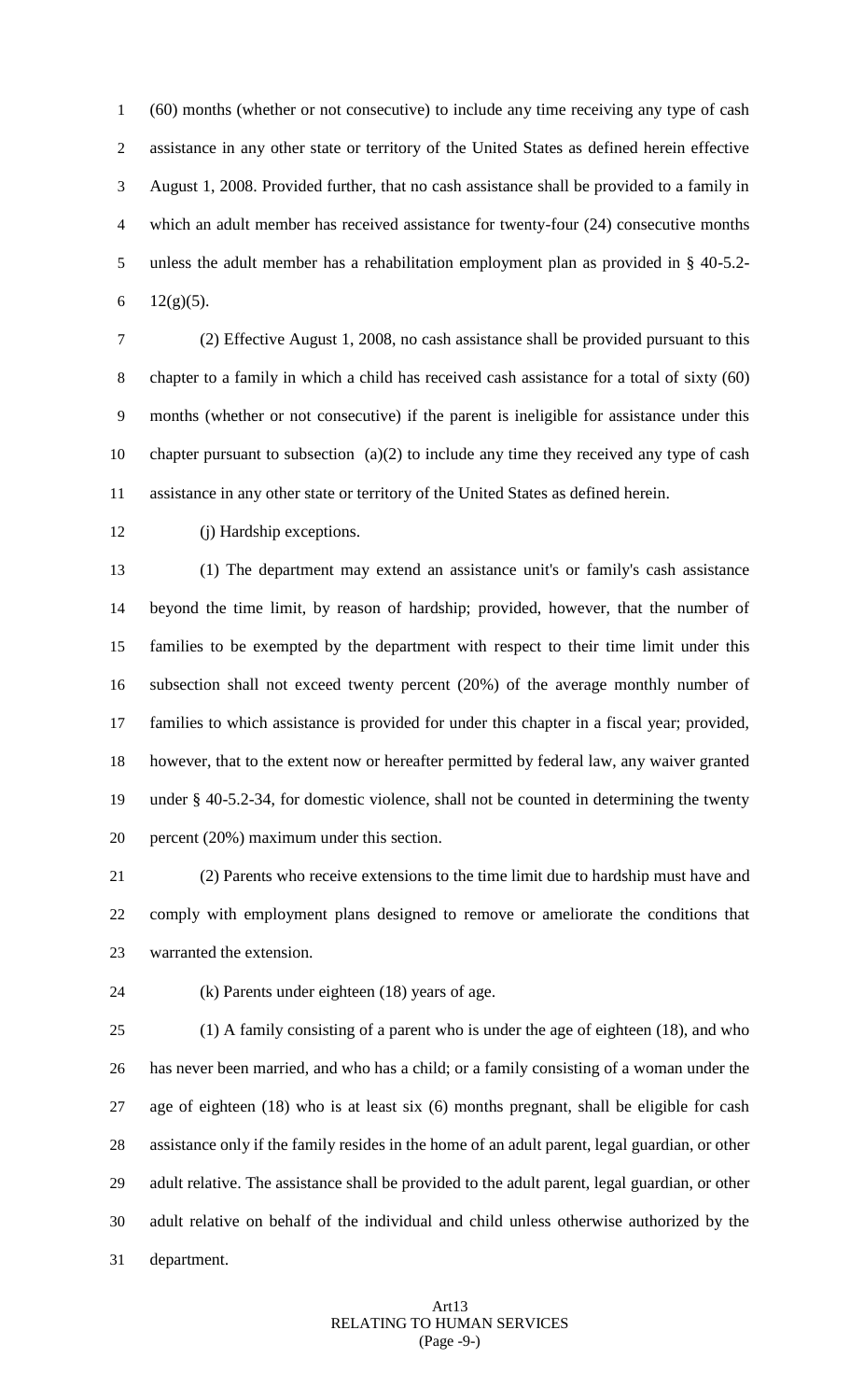(2) This subsection shall not apply if the minor parent or pregnant minor has no parent, legal guardian, or other adult relative who is living and/or whose whereabouts are unknown; or the department determines that the physical or emotional health or safety of the minor parent, or his or her child, or the pregnant minor, would be jeopardized if he or she was required to live in the same residence as his or her parent, legal guardian, or other adult relative (refusal of a parent, legal guardian, or other adult relative to allow the minor parent or his or her child, or a pregnant minor, to live in his or her home shall constitute a presumption that the health or safety would be so jeopardized); or the minor parent or pregnant minor has lived apart from his or her own parent or legal guardian for a period of at least one year before either the birth of any child to a minor parent or the onset of the pregnant minor's pregnancy; or there is good cause, under departmental regulations, for waiving the subsection; and the individual resides in a supervised supportive-living arrangement to the extent available.

 (3) For purposes of this section, "supervised supportive-living arrangement" means an arrangement that requires minor parents to enroll and make satisfactory progress in a program leading to a high school diploma or a general education development certificate, and requires minor parents to participate in the adolescent parenting program designated by the department, to the extent the program is available; and provides rules and regulations that ensure regular adult supervision.

 (l) Assignment and cooperation. As a condition of eligibility for cash and medical assistance under this chapter, each adult member, parent, or caretaker relative of the family/assistance unit must:

 (1) Assign to the state any rights to support for children within the family from any person that the family member has at the time the assignment is executed or may have while receiving assistance under this chapter;

 (2) Consent to and cooperate with the state in establishing the paternity and in establishing and/or enforcing child support and medical support orders for all children in the family or assistance unit in accordance with title 15 of the general laws, as amended, unless the parent or caretaker relative is found to have good cause for refusing to comply with the requirements of this subsection.

## Art13 RELATING TO HUMAN SERVICES (Page -10-)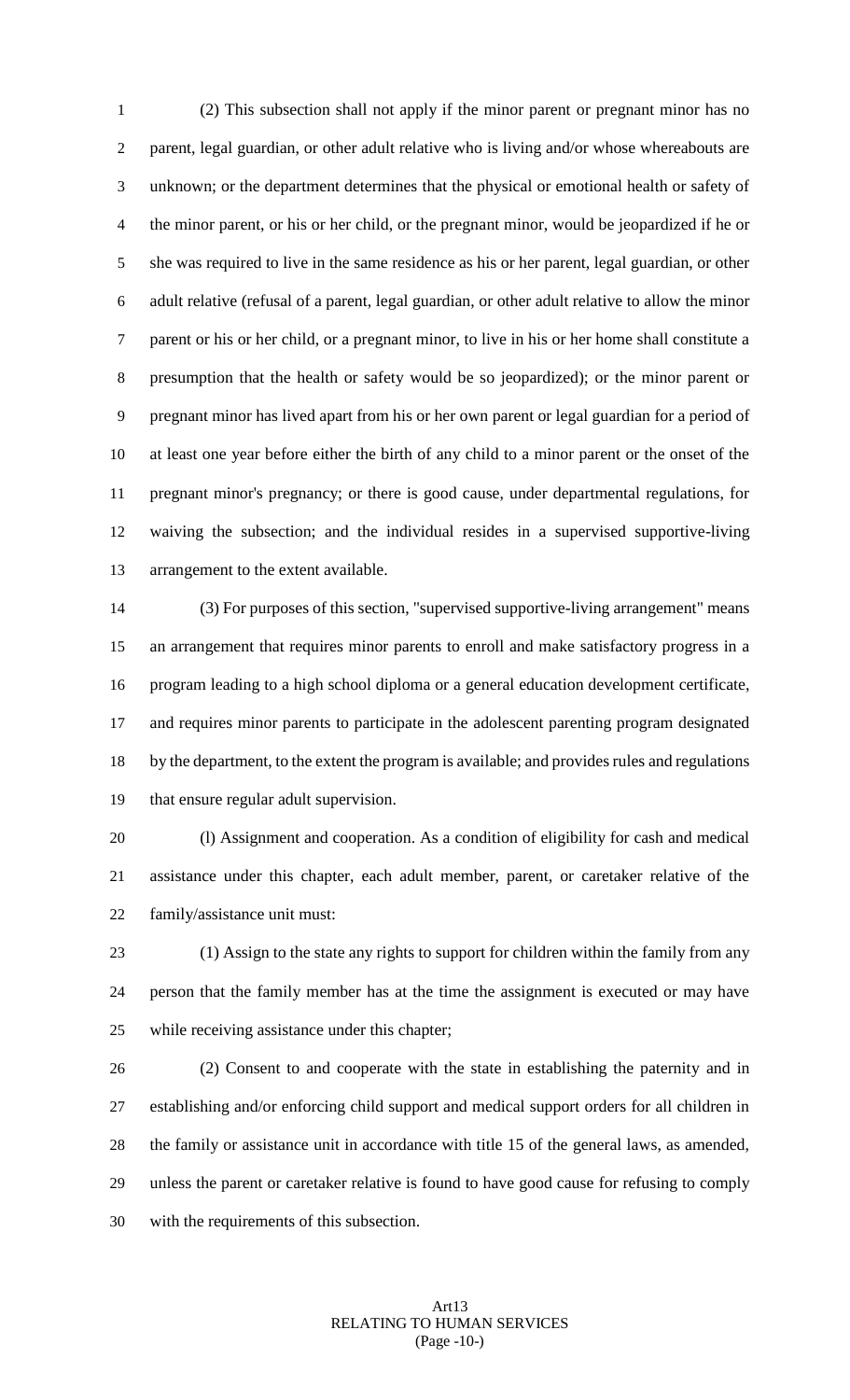(3) Absent good cause, as defined by the department of human services through the rulemaking process, for refusing to comply with the requirements of subsections (*l*)(1) and (*l*)(2), cash assistance to the family shall be reduced by twenty-five percent (25%) until the adult member of the family who has refused to comply with the requirements of this subsection consents to and cooperates with the state in accordance with the requirements of this subsection.

 (4) As a condition of eligibility for cash and medical assistance under this chapter, each adult member, parent, or caretaker relative of the family/assistance unit must consent to and cooperate with the state in identifying and providing information to assist the state in pursuing any third party who may be liable to pay for care and services under Title XIX

of the Social Security Act, 42 U.S.C. § 1396 et seq.

**40-5.2-20. Childcare assistance — Families or assistance units eligible.** 

 (a) The department shall provide appropriate child care to every participant who is eligible for cash assistance and who requires child care in order to meet the work requirements in accordance with this chapter.

 (b) Low-income child care. The department shall provide child care to all other working 17 families with incomes at or below one hundred eighty percent (180%) two hundred percent (200%) of the federal poverty level if, and to the extent, these other families require child care in order to 19 work at paid employment as defined in the department's rules and regulations. Beginning October 20 1, 2013, the The department shall also provide child care to families with incomes below one 21 hundred eighty percent (180%) two hundred percent (200%) of the federal poverty level if, and to the extent, these families require child care to participate on a short-term basis, as defined in the department's rules and regulations, in training, apprenticeship, internship, on-the-job training, work experience, work immersion, or other job-readiness/job-attachment program sponsored or funded by the human resource investment council (governor's workforce board) or state agencies that are part of the coordinated program system pursuant to § 42-102-11. Effective from January 1, 2021, through June 30, 2022, the department shall also provide childcare assistance to families with incomes below one hundred eighty percent (180%) of the federal poverty level when such assistance is necessary for a member of these families to enroll or maintain enrollment in a Rhode Island public institution of higher education provided that eligibility to receive funding is capped 31 when expenditures reach \$200,000 for this provision. Effective July 1, 2022, the department shall also provide childcare assistance to families with incomes below two hundred percent (200%) of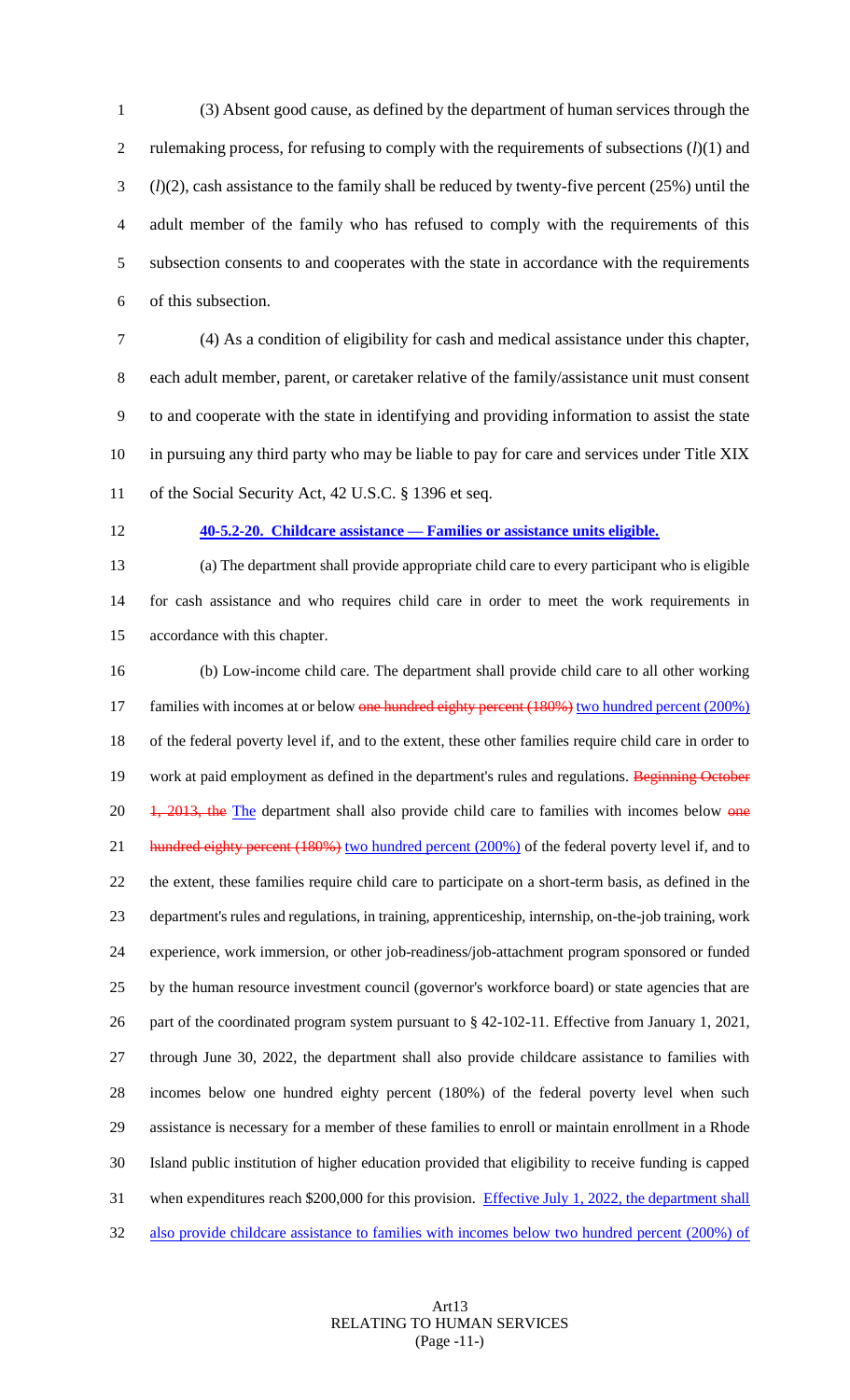1 the federal poverty level when such assistance is necessary for a member of these families to enroll

or maintain enrollment in a Rhode Island public institution of higher education.

 (c) No family/assistance unit shall be eligible for childcare assistance under this chapter if the combined value of its liquid resources exceeds one million dollars (\$1,000,000), which corresponds to the amount permitted by the federal government under the state plan and set forth in the administrative rulemaking process by the department. Liquid resources are defined as any interest(s) in property in the form of cash or other financial instruments or accounts that are readily convertible to cash or cash equivalents. These include, but are not limited to: cash, bank, credit union, or other financial institution savings, checking, and money market accounts; certificates of deposit or other time deposits; stocks; bonds; mutual funds; and other similar financial instruments or accounts. These do not include educational savings accounts, plans, or programs; retirement accounts, plans, or programs; or accounts held jointly with another adult, not including a spouse. The department is authorized to promulgate rules and regulations to determine the ownership and source of the funds in the joint account.

 (d) As a condition of eligibility for childcare assistance under this chapter, the parent or caretaker relative of the family must consent to, and must cooperate with, the department in establishing paternity, and in establishing and/or enforcing child support and medical support orders for any children in the family receiving appropriate child care under this section in accordance with the applicable sections of title 15, as amended, unless the parent or caretaker relative is found to have good cause for refusing to comply with the requirements of this subsection.

 (e) For purposes of this section, "appropriate child care" means child care, including infant, toddler, preschool, nursery school, and school-age, that is provided by a person or organization qualified, approved, and authorized to provide the care by the state agency or agencies designated to make the determinations in accordance with the provisions set forth herein.

 (f) (1) Families with incomes below one hundred percent (100%) of the applicable federal poverty level guidelines shall be provided with free child care. Families with incomes greater than 27 one hundred percent (100%) and less than one hundred eighty percent (180%) two hundred percent 28 (200%) of the applicable federal poverty guideline shall be required to pay for some portion of the child care they receive, according to a sliding-fee scale adopted by the department in the department's rules, not to exceed seven percent (7%) of income as defined in subsection (h) of this section.

 (2) Families who are receiving childcare assistance and who become ineligible for 33 childcare assistance as a result of their incomes exceeding one hundred eighty percent (180%) two 34 hundred percent (200%) of the applicable federal poverty guidelines shall continue to be eligible

## Art13 RELATING TO HUMAN SERVICES (Page -12-)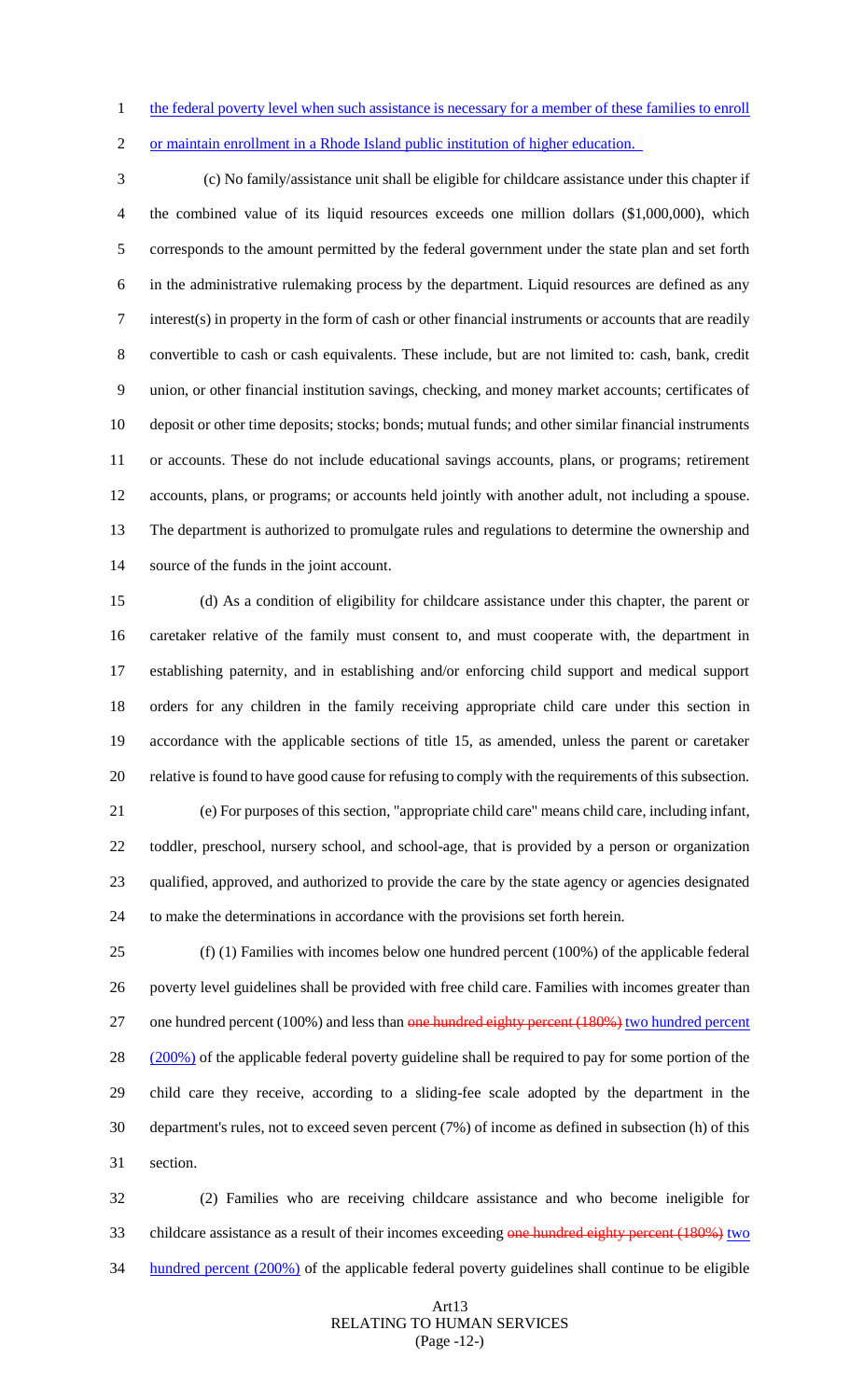1 for childcare assistance until their incomes exceed two hundred twenty-five percent (225%) of the applicable federal poverty guidelines. To be eligible, the families must continue to pay for some portion of the child care they receive, as indicated in a sliding-fee scale adopted in the department's rules, not to exceed seven percent (7%) of income as defined in subsection (h) of this section, and in accordance with all other eligibility standards.

 (g) In determining the type of child care to be provided to a family, the department shall take into account the cost of available childcare options; the suitability of the type of care available for the child; and the parent's preference as to the type of child care.

 (h) For purposes of this section, "income" for families receiving cash assistance under § 40-5.2-11 means gross, earned income and unearned income, subject to the income exclusions in §§ 40-5.2-10(g)(2) and 40-5.2-10(g)(3), and income for other families shall mean gross, earned and unearned income as determined by departmental regulations.

 (i) The caseload estimating conference established by chapter 17 of title 35 shall forecast 14 the expenditures for child care in accordance with the provisions of § 35-17-1.

 (j) In determining eligibility for childcare assistance for children of members of reserve components called to active duty during a time of conflict, the department shall freeze the family composition and the family income of the reserve component member as it was in the month prior to the month of leaving for active duty. This shall continue until the individual is officially discharged from active duty.

- SECTION 2. Section 40-6.2-1.1 of the General Laws in Chapter 40-6.2 entitled "Childcare-State Subsidies" is hereby amended to read as follows:
- 

## **40-6.2-1.1. Rates established.**

 (a) Through June 30, 2015, subject to the payment limitations in subsection (c), the maximum reimbursement rates to be paid by the departments of human services and children, youth and families for licensed childcare centers and licensed family childcare providers shall be based on the following schedule of the 75th percentile of the 2002 weekly market rates adjusted for the average of the 75th percentile of the 2002 and the 2004 weekly market rates:

28  $75<sup>th</sup>$ 

| 29 | <b>LICENSED</b>   | <b>PERCENTILE</b>  |
|----|-------------------|--------------------|
| 30 | <b>CHILDCARE</b>  | OF WEEKLY          |
| 31 | <b>CENTERS</b>    | <b>MARKET RATE</b> |
| 32 | <b>INFANT</b>     | \$182.00           |
| 33 | <b>PRESCHOOL</b>  | \$150.00           |
| 34 | <b>SCHOOL-AGE</b> | \$135.00           |

## Art13 RELATING TO HUMAN SERVICES (Page -13-)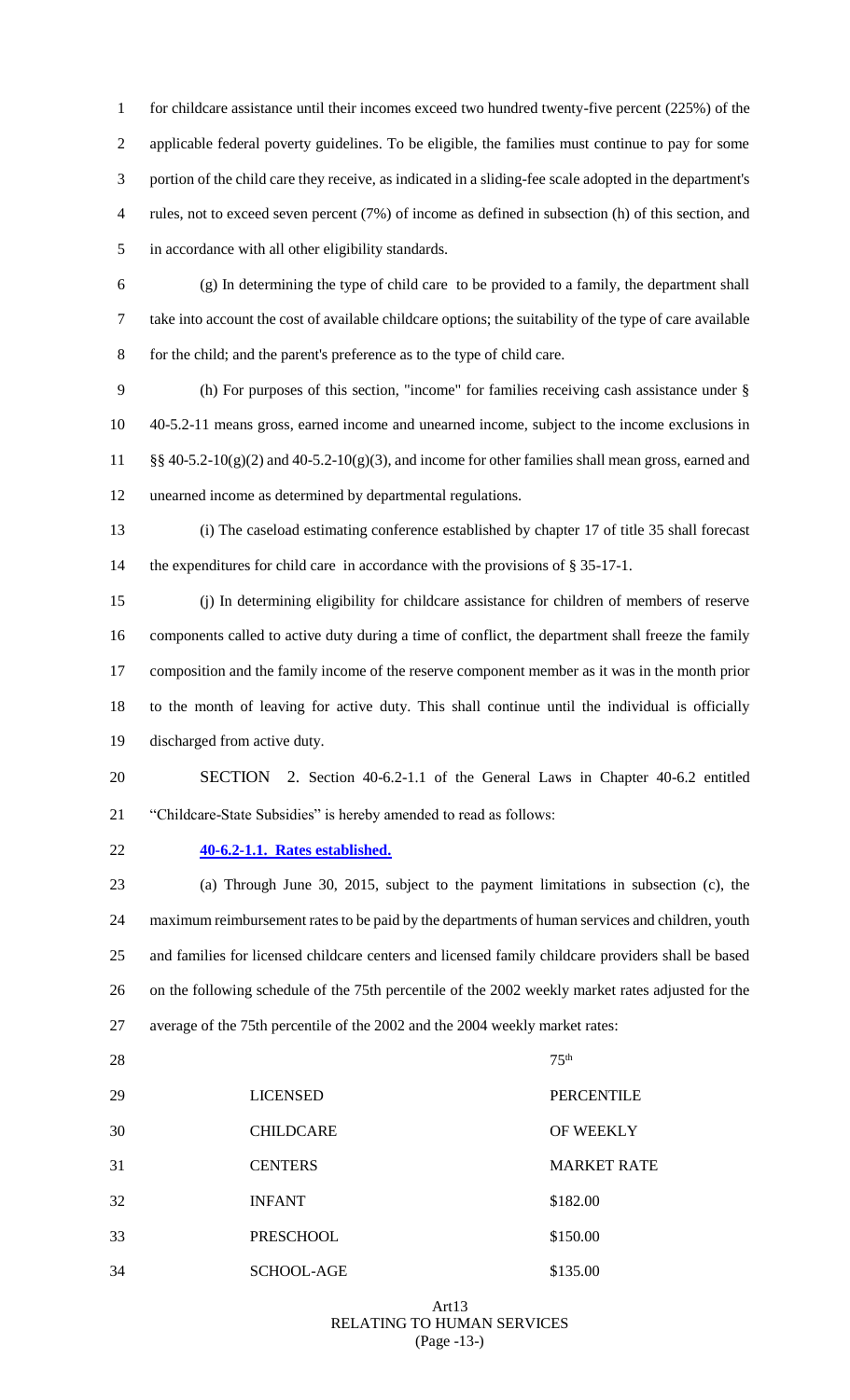|                |                        | 75th               |
|----------------|------------------------|--------------------|
| 2              | <b>LICENSED FAMILY</b> | <b>PERCENTILE</b>  |
| 3              | <b>CHILDCARE</b>       | <b>OF WEEKLY</b>   |
| $\overline{4}$ | <b>PROVIDERS</b>       | <b>MARKET RATE</b> |
| 5              | <b>INFANT</b>          | \$150.00           |
| 6              | PRESCHOOL              | \$150.00           |
|                | <b>SCHOOL-AGE</b>      | \$135.00           |

 Effective July 1, 2015, subject to the payment limitations in subsection (c), the maximum reimbursement rates to be paid by the departments of human services and children, youth and families for licensed childcare centers and licensed family childcare providers shall be based on the above schedule of the 75th percentile of the 2002 weekly market rates adjusted for the average of the 75th percentile of the 2002 and the 2004 weekly market rates. These rates shall be increased by ten dollars (\$10.00) per week for infant/toddler care provided by licensed family childcare providers and license-exempt providers and then the rates for all providers for all age groups shall be increased by three percent (3%). For the fiscal year ending June 30, 2018, licensed childcare centers shall be reimbursed a maximum weekly rate of one hundred ninety-three dollars and sixty- four cents (\$193.64) for infant/toddler care and one hundred sixty-one dollars and seventy-one cents (\$161.71) for preschool-age children.

 (b) Effective July l, 2018, subject to the payment limitations in subsection (c), the maximum infant/toddler and preschool-age reimbursement rates to be paid by the departments of human services and children, youth and families for licensed childcare centers shall be implemented in a tiered manner, reflective of the quality rating the provider has achieved within 23 the state's quality rating system outlined in § 42-12-23.1.

 (1) For infant/toddler child care, tier one shall be reimbursed two and one-half percent (2.5%) above the FY 2018 weekly amount, tier two shall be reimbursed five percent (5%) above 26 the FY 2018 weekly amount, tier three shall be reimbursed thirteen percent (13%) above the FY 27 2018 weekly amount, tier four shall be reimbursed twenty percent (20%) above the FY 2018 weekly amount, and tier five shall be reimbursed thirty-three percent (33%) above the FY 2018 weekly amount.

 (2) For preschool reimbursement rates, tier one shall be reimbursed two and one-half (2.5%) percent above the FY 2018 weekly amount, tier two shall be reimbursed five percent (5%) above the FY 2018 weekly amount, tier three shall be reimbursed ten percent (10%) above the FY 2018 weekly amount, tier four shall be reimbursed thirteen percent (13%) above the FY 2018

#### Art13 RELATING TO HUMAN SERVICES (Page -14-)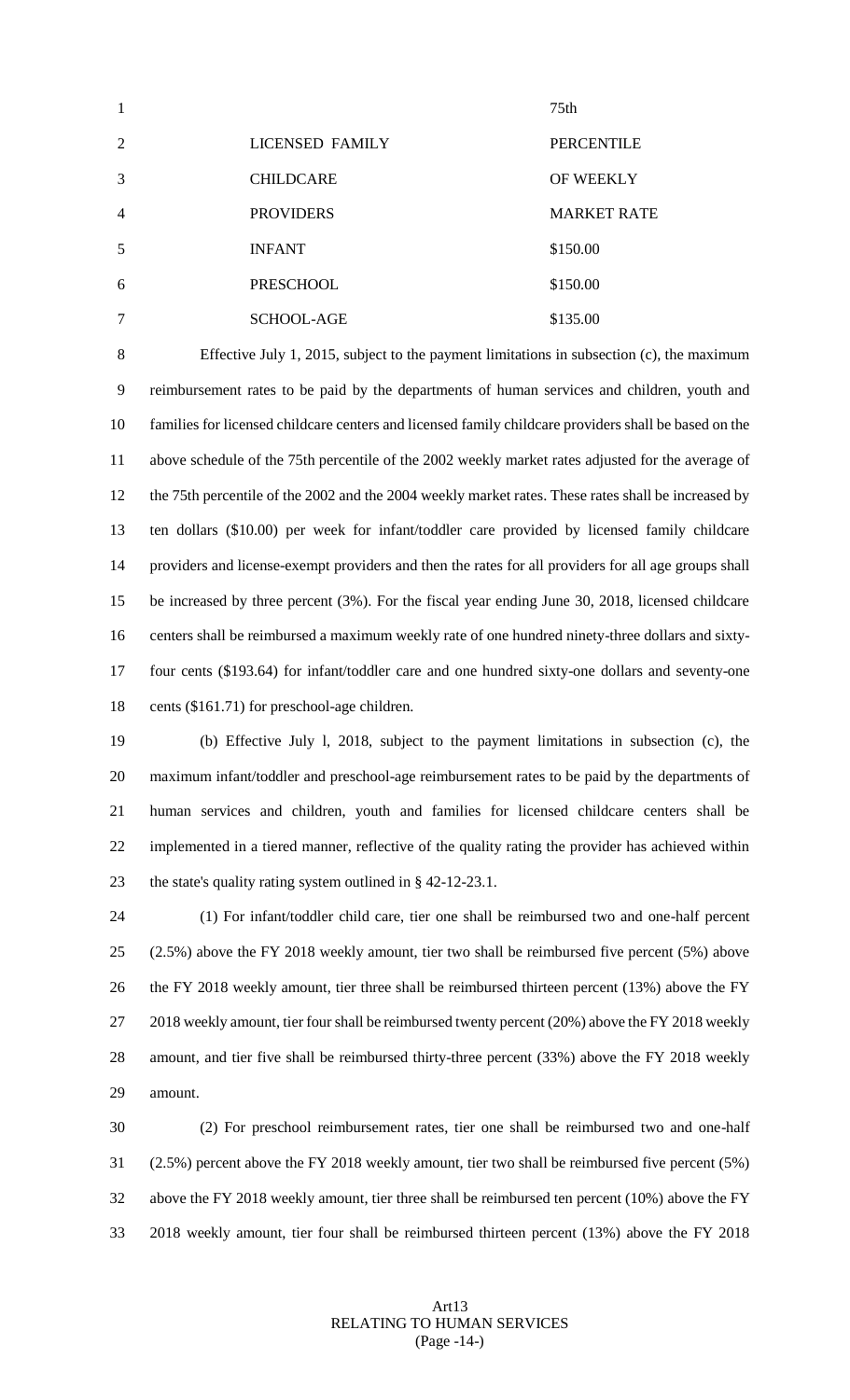weekly amount, and tier five shall be reimbursed twenty-one percent (21%) above the FY 2018

weekly amount.

(c) [Deleted by P.L. 2019, ch. 88, art. 13, § 4.]

 (d) By June 30, 2004, and biennially through June 30, 2014, the department of labor and training shall conduct an independent survey or certify an independent survey of the then-current weekly market rates for child care in Rhode Island and shall forward the weekly market rate survey to the department of human services. The next survey shall be conducted by June 30, 2016, and triennially thereafter. The departments of human services and labor and training will jointly determine the survey criteria including, but not limited to, rate categories and sub-categories.

 (e) In order to expand the accessibility and availability of quality child care, the department of human services is authorized to establish, by regulation, alternative or incentive rates of reimbursement for quality enhancements, innovative or specialized child care, and alternative methodologies of childcare delivery, including nontraditional delivery systems and collaborations. (f) Effective January 1, 2007, all childcare providers have the option to be paid every two

 (2) weeks and have the option of automatic direct deposit and/or electronic funds transfer of reimbursement payments.

 (g) Effective July 1, 2019, the maximum infant/toddler reimbursement rates to be paid by the departments of human services and children, youth and families for licensed family childcare providers shall be implemented in a tiered manner, reflective of the quality rating the provider has achieved within the state's quality rating system outlined in § 42-12-23.1. Tier one shall be reimbursed two percent (2%) above the prevailing base rate for step 1 and step 2 providers, three percent (3%) above prevailing base rate for step 3 providers, and four percent (4%) above the prevailing base rate for step 4 providers; tier two shall be reimbursed five percent (5%) above the prevailing base rate; tier three shall be reimbursed eleven percent (11%) above the prevailing base rate; tier four shall be reimbursed fourteen percent (14%) above the prevailing base rate; and tier five shall be reimbursed twenty-three percent (23%) above the prevailing base rate.

 (h) Through December 31, 2021, the maximum reimbursement rates paid by the departments of human services, and children, youth and families to licensed childcare centers shall be consistent with the enhanced emergency rates provided as of June 1, 2021, as follows:

| 30 |                | Tier 1   | Tier 2   | Tier 3   | Tier     | $\overline{4}$ |
|----|----------------|----------|----------|----------|----------|----------------|
| 31 | Tier 5         |          |          |          |          |                |
| 32 | Infant/Toddler | \$257.54 | \$257.54 | \$257.54 | \$257.54 |                |
| 33 | \$273.00       |          |          |          |          |                |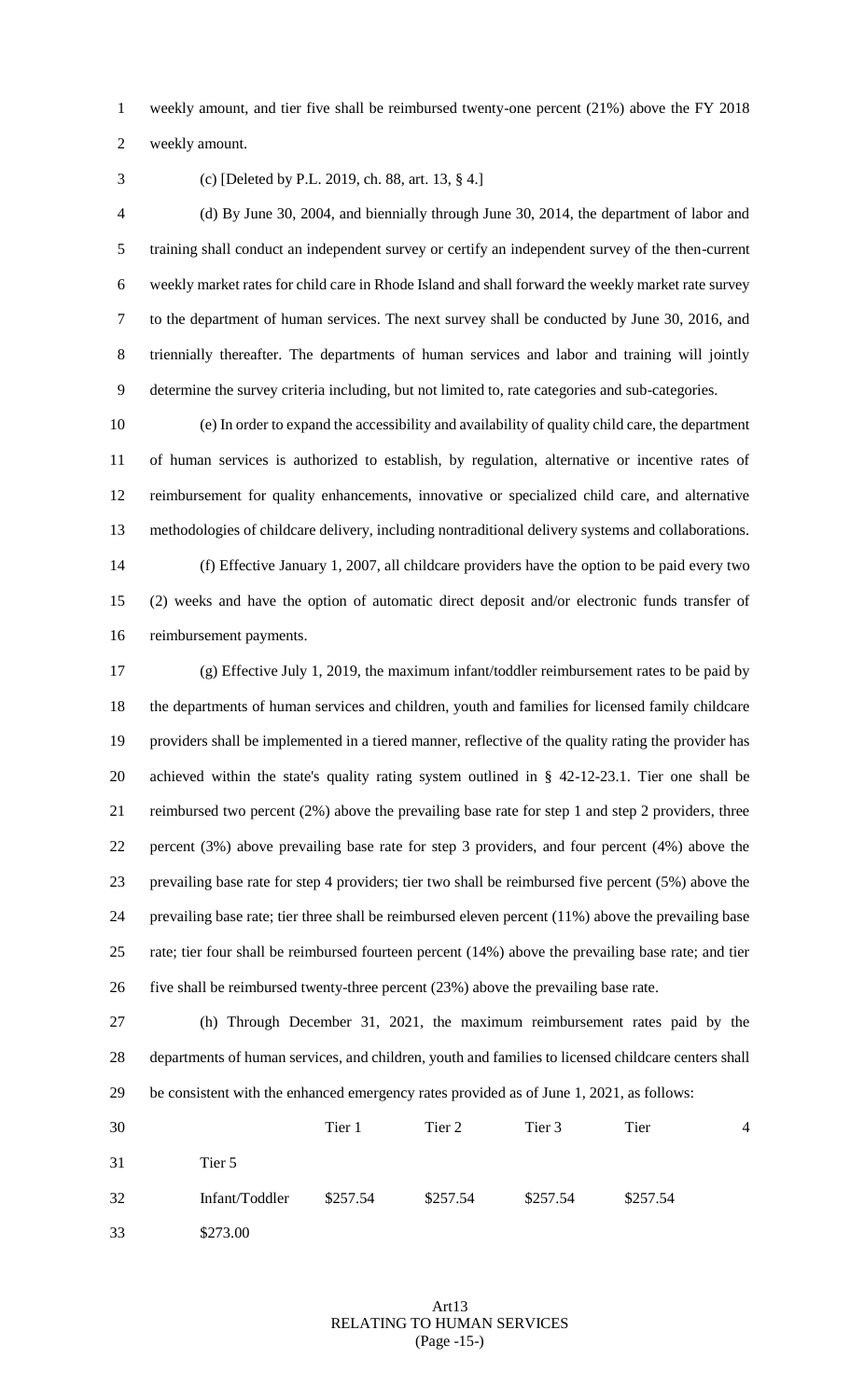| $\mathbf{1}$   | Preschool Age                                                                                        | \$195.67 | \$195.67        | \$195.67   | \$195.67         |                |  |
|----------------|------------------------------------------------------------------------------------------------------|----------|-----------------|------------|------------------|----------------|--|
| $\mathfrak{2}$ | \$260.00                                                                                             |          |                 |            |                  |                |  |
| 3              | School Age                                                                                           | \$200.00 | \$200.00        | \$200.00   | \$200.00         |                |  |
| 4              | \$245.00                                                                                             |          |                 |            |                  |                |  |
| 5              | The maximum reimbursement rates paid by the departments of human services, and                       |          |                 |            |                  |                |  |
| 6              | children, youth and families to licensed family childcare providers shall be consistent with the     |          |                 |            |                  |                |  |
| $\tau$         | enhanced emergency rates provided as of June 1, 2021, as follows:                                    |          |                 |            |                  |                |  |
| 8              |                                                                                                      | Tier 1   | Tier 2          | Tier 3     | Tier             | $\overline{4}$ |  |
| 9              | Tier 5                                                                                               |          |                 |            |                  |                |  |
| 10             | Infant/Toddler                                                                                       | \$224.43 | \$224.43        | \$224.43   | \$224.43         |                |  |
| 11             | \$224.43                                                                                             |          |                 |            |                  |                |  |
| 12             | Preschool Age                                                                                        | \$171.45 | \$171.45        | \$171.45   | \$171.45         |                |  |
| 13             | \$171.45                                                                                             |          |                 |            |                  |                |  |
| 14             | School Age                                                                                           | \$162.30 | \$162.30        | \$162.30   | \$162.30         |                |  |
| 15             | \$162.30                                                                                             |          |                 |            |                  |                |  |
| 16             | (i) Effective January 1, 2022, the maximum reimbursement rates to be paid by the                     |          |                 |            |                  |                |  |
| 17             | departments of human services and children, youth and families for licensed childcare centers shall  |          |                 |            |                  |                |  |
| 18             | be implemented in a tiered manner, reflective of the quality rating the provider has achieved within |          |                 |            |                  |                |  |
| 19             | the state's quality rating system outlined in $\S$ 42-12-23.1. Maximum weekly rates shall be         |          |                 |            |                  |                |  |
| 20             | reimbursed as follows:                                                                               |          |                 |            |                  |                |  |
| 21             | <b>LICENSED</b>                                                                                      |          |                 |            |                  |                |  |
| 22             | <b>CHILDCARE</b>                                                                                     |          |                 |            |                  |                |  |
| 23             | <b>CENTERS</b>                                                                                       | Tier One | <b>Tier Two</b> | Tier Three | <b>Tier Four</b> | Tier           |  |
| 24             | Five                                                                                                 |          |                 |            |                  |                |  |
| 25             | Infant/Toddler                                                                                       | \$236.36 | \$244.88        | \$257.15   | \$268.74         |                |  |
| 26             | \$284.39                                                                                             |          |                 |            |                  |                |  |
| 27             | Preschool                                                                                            | \$207.51 | \$212.27        | \$218.45   | \$223.50         |                |  |
| 28             | \$231.39                                                                                             |          |                 |            |                  |                |  |
| 29             | School-Age                                                                                           | \$180.38 | \$182.77        | \$185.17   | \$187.57         |                |  |
| 30             | \$189.97                                                                                             |          |                 |            |                  |                |  |
| 31             | The maximum reimbursement rates for licensed family childcare providers paid by the                  |          |                 |            |                  |                |  |
| 32             | departments of human services, and children, youth and families is determined through collective     |          |                 |            |                  |                |  |
| 33             | bargaining. The maximum reimbursement rates for infant/toddler and preschool age children paid       |          |                 |            |                  |                |  |

#### Art13 RELATING TO HUMAN SERVICES (Page -16-)